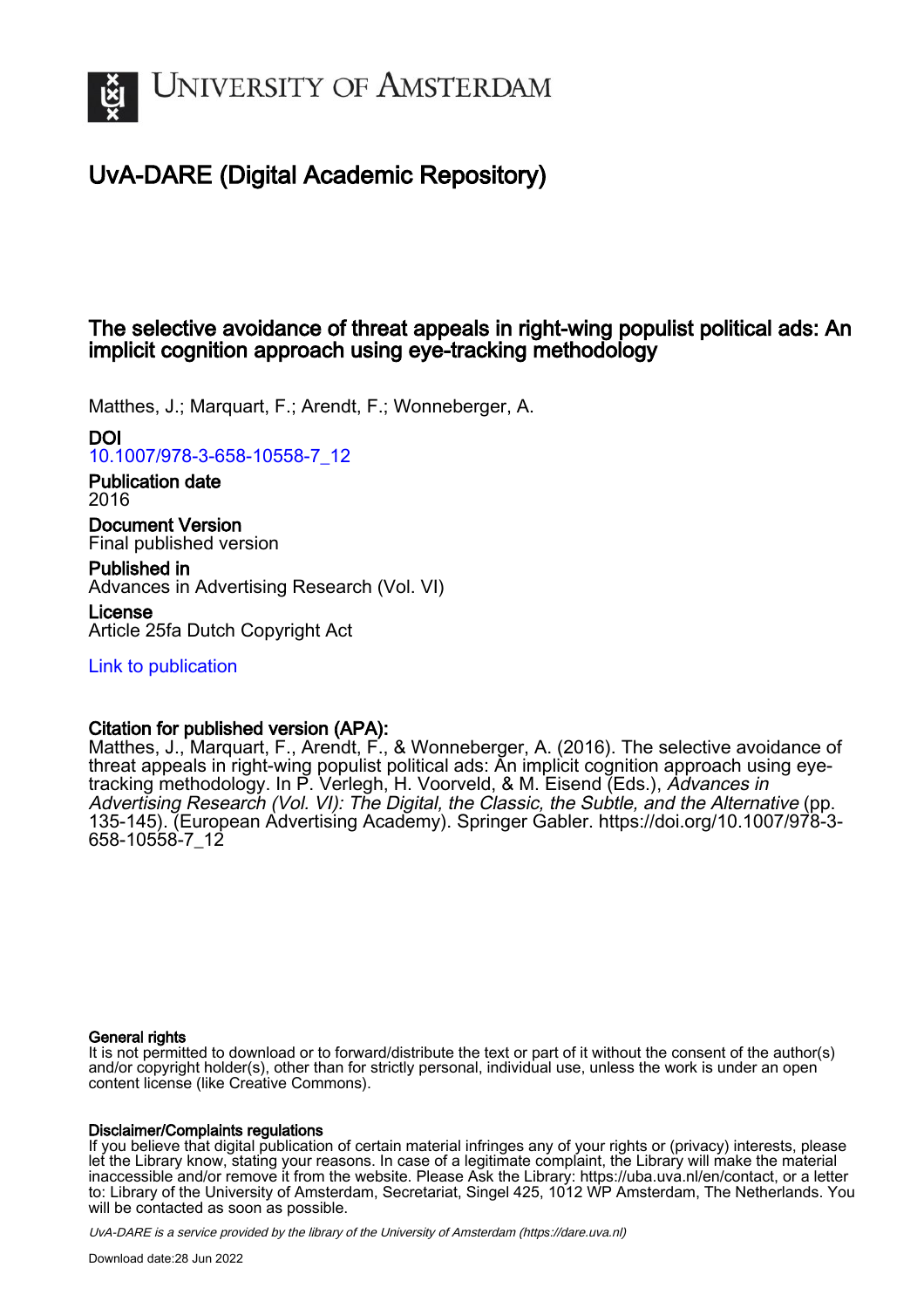# **The Selective Avoidance of Threat Appeals in Right-Wing Populist Political Ads: An Implicit Cognition Approach Using Eye-Tracking Methodology**

*Jörg Matthes, Franziska Marquart, Florian Arendt, and Anke Wonneberger*

#### **1 Introduction**

Right-wing populist parties increasingly use political poster advertisements depicting negative and threatening images of foreigners, especially framing Muslims as a threat to Western European countries and culture (e.g. Betz, 2013; Marquart, 2013). For instance, parties such as the SVP in Switzerland, the FPÖ in Austria, the Fremskrittspartiet in Norway, or the NPD in Germany apply political poster ads that openly attack minorities and immigrants. These poster ads often depict simple, strongly emotional content, such as praying or screaming Muslims, or women in Burkas. Such advertising images appeal to cultural or symbolic threats which lead to the feeling that the in-group's system of values is being undermined by an out-group (Matthes & Marquart, 2013; Schmuck & Matthes, 2014; Stephan et al., 1998). In fact, a wide body of research (e.g., McConhay & Hough, 1976; Sidanius, Devereux, & Pratto, 1992) suggests that symbolic threats can create negative attitudes toward immigrants and ethnic minorities.

Even though large amounts of money are invested in these political advertising campaigns and they may have important consequences for integration and religious freedom, hardly any research has been concerned with their effects so far. In addition to that, advertising research has mostly ignored the underlying perceptual processes that take place when citizens are exposed to such negative, threatening images. Given the fact that approximately 85 percent of the population are reached by political poster advertisements in European countries (Lessinger, Moke, & Holtz-Bacha, 2003), we need to better understand how threatening ads are perceived and processed by audience members.

This study attempts to fill this pressing research gap and extends previous research in two important ways. First, rather than looking at the effects of such ads, we explore the perceptual processes of selection and avoidance of political threat ads. More specifically, and relying on theorizing in social and cognitive psychology, we distinguish between implicit and explicit attitudes (Gawronski & Bodenhausen, 2006) in order to predict how viewers look at threatening ads. Explicit attitudes are those that people are consciously aware of, they are deliberative, and people can control them. Implicit attitudes, in contrast, are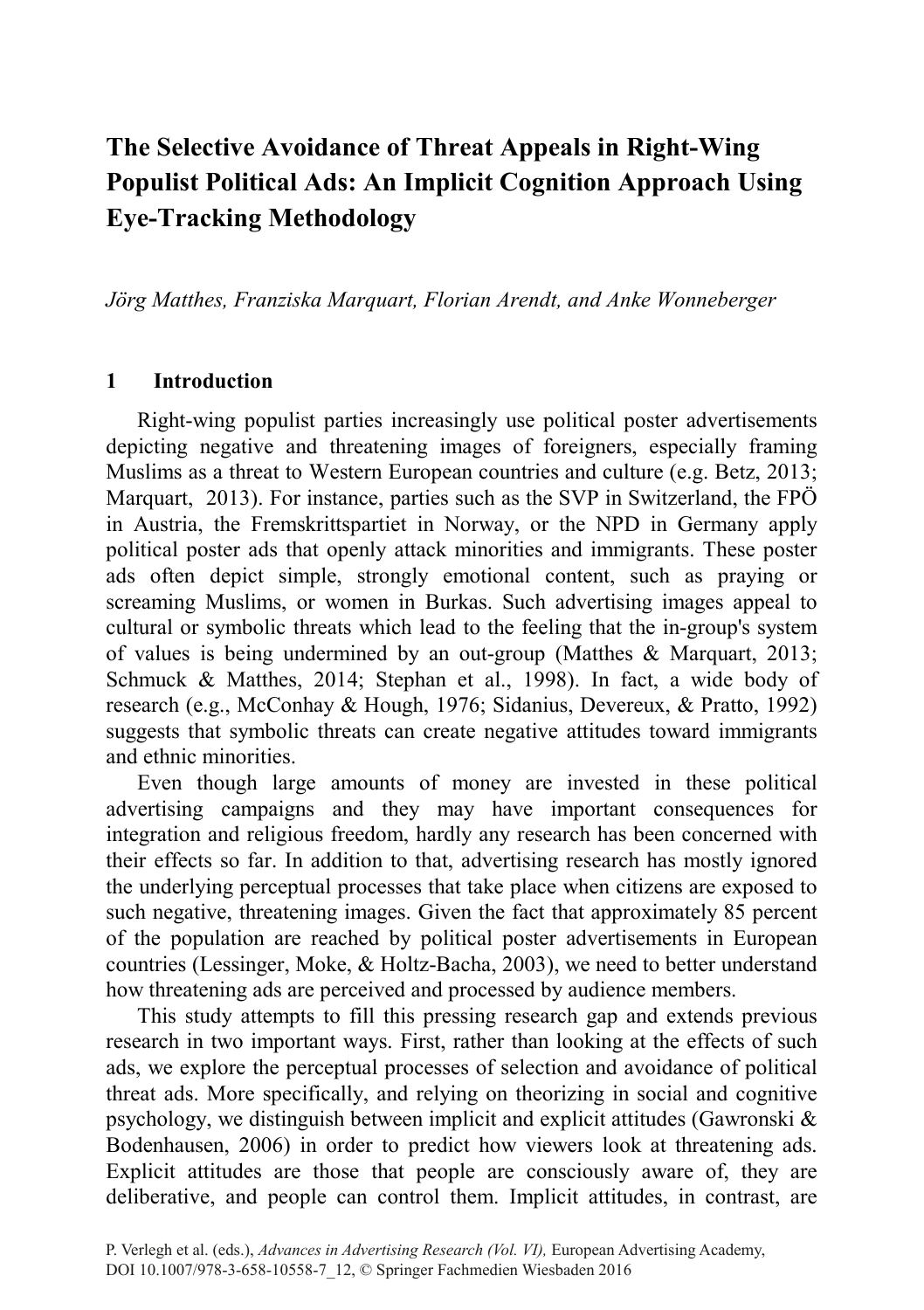"automatic affective reactions resulting from the particular associations that are activated automatically when one encounters a relevant stimulus" (Gawronski & Bodenhausen, 2006, p. 693). Translated to the processing of threatening poster ads, we can theorize that implicit attitudes should predict the spontaneous allocation of attention in which people engage without much effort (Beattie & McGuire, 2012). In fact, political posters are often processed in passing (e.g., in public places) without people investing much cognitive energy. In situations such as these, implicit attitudes are especially strong predictors of human behavior (Gawronski & Bodenhausen, 2006). More specifically, psychological theorizing and some prior research (e.g., Beattie & McGuire, 2012) suggests that negative implicit attitudes toward an attitude object should lead to perceptual avoidance.

As the second innovation in research on right-wing populist political ads, we apply eye-tracking methodology in order to measure citizens' exposure to or avoidance of threatening ad images. Compared to self-reported recall or recognition measurements, this method's key advantage lies in the possibility for the researcher to unobtrusively track perceptual processes that recipients are not necessarily aware of. In fact, unconscious eye movements cannot be assessed with self-reports. In addition to that, eye-tracking allows us to measure perceptual processes in dynamic ways, which is to say that we are able to observe the processing of threatening ads in several phases of a reception process (i.e., initial versus overall attention allocation).

#### **2 Implicit and Explicit Attitudes and Political Advertising Perception**

There is a growing stream in consumer and advertising research that distinguishes explicit from implicit attitudes (e.g., Arendt, Marquart & Matthes, 2013; Dimofte, 2010). Explicit attitudes can be described as conscious, controlled, and intentional (Gawronski & Bodenhausen, 2006). The term "explicit" refers to the fact that this type of attitudes is based upon overtly expressed evaluations toward objects. In contrast, implicit attitudes are conceptualized as automatic affective reactions toward attitude objects and are the result of the activation of associations in the memory. This process of activation operates rather automatically (see Bargh, 1994), meaning that individuals are mostly unaware of it (i.e., lack introspective access to the process), that they have mostly no intention to start it (i.e., unintentional), that it is highly efficient (i.e., operating despite conditions of restricted cognitive resources), and mostly uncontrollable (i.e., cannot be altered or stopped). It comes as no surprise that research has revealed that implicit attitudes are related to our spontaneous evaluations of objects (Gawronski & Bodenhausen, 2006), impulsive forms of behavior (Strack & Deutsch, 2004), and can guide rather spontaneous attention allocation (Beattie & McGuire, 2012). The latter is of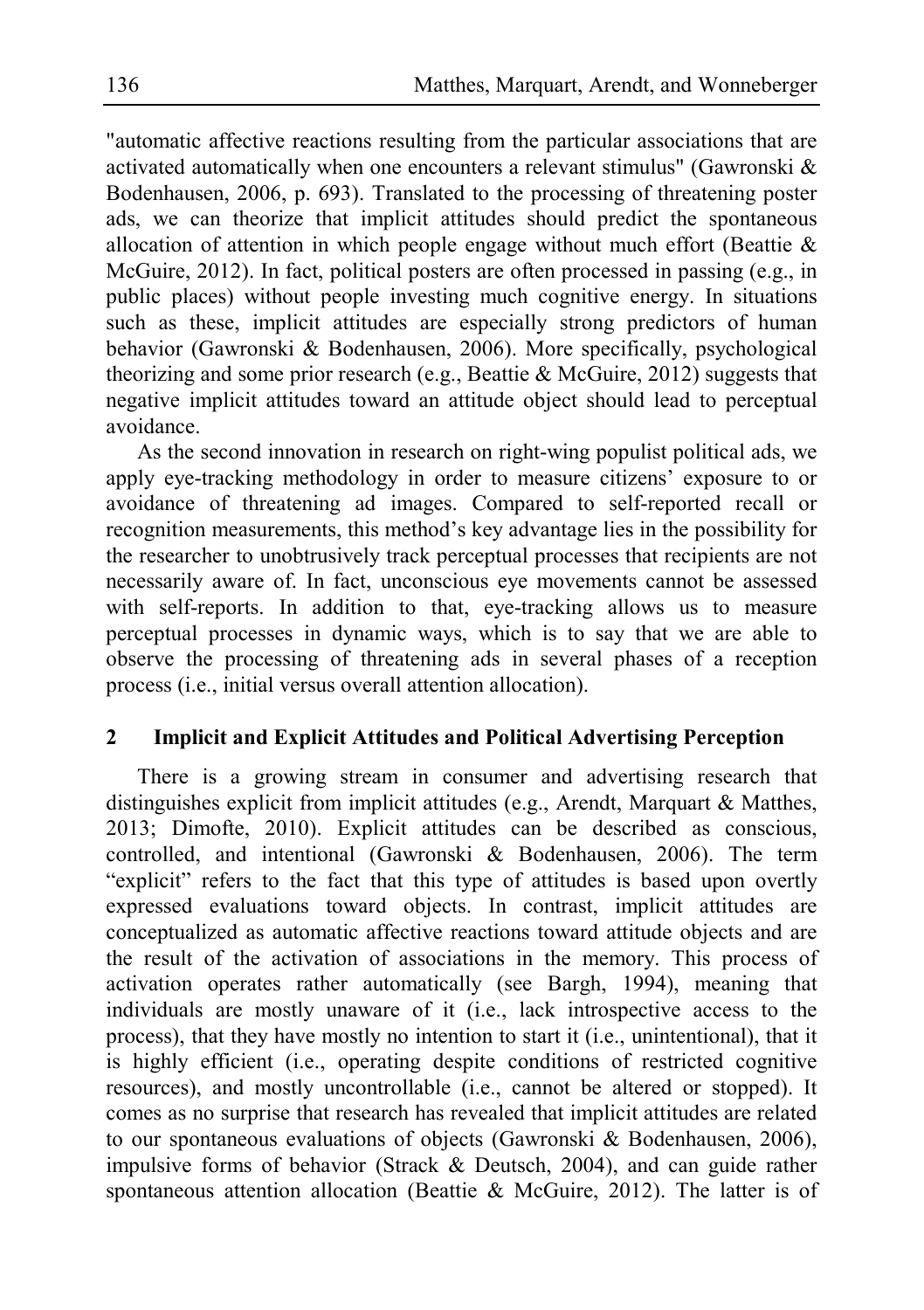primary importance for the present study: It is assumed that when a social stimulus is encountered in the (symbolic) environment (e.g., political ads), cues that activate one concept in memory (e.g., "foreigner") will also activate associated concepts (i.e., cognitive associations or affect, see Greenwald et al., 2002). Thus, when a social stimulus is associated with negative affect in memory, the mere (re)activation of the corresponding internal representation of this social stimulus will also elicit negative automatic affect when encountering this social stimulus in the (symbolic) environment.

To measure explicit attitudes, one can simply ask respondents to evaluate a stimulus (e.g., a brand, party, or social group). Implicit attitudes, in contrast, cannot be measured via introspection, but can be assessed by implicit attitude tests (e.g., the Implicit Association Test, Greenwald et al. 1998) or implicit choice tests, both of which limit the participant's opportunity to control her responses or behaviour.

The differentiation between implicit and explicit attitudes is beneficial for advertising research for several reasons. Research on implicit attitudes offers a theoretical model for understanding why people choose or buy brands without conscious control or deliberative reasons (e.g., Brunel et al., 2004). Implicit attitudes can even predict behaviours which are associated with a high level of deliberative thinking by common sense, such as voting (Glaser & Finn, 2013). Even more importantly, it has been demonstrated that implicit attitudes can explain approach or avoidance behaviour especially in low control and low cost situations with a limited amount of available resources, such as spontaneous product choices or spontaneous orienting reactions (Strack & Deutsch, 2004). However, when people engage in deliberative thinking, the effect of implicit attitudes on behaviour weakens (Strack & Deutsch, 2004).

When citizens are confronted with political poster ads in public situations, it is very unlikely that they invest much cognitive effort in looking at those ads. Since right-wing populist posters often depict negative, threatening images, implicit attitudes may predict whether and how people look at those ads. Based on implicit cognition theory (Strack & Deutsch, 2004), we can predict that positive implicit attitudes toward an attitude object increase approach behaviour. By contrast, negative implicit attitudes toward an attitude object should lead to avoidance behaviour. However, the predictive power of implicit attitudes is strongest when there is not much thinking or deliberation involved (Strack & Deutsch, 2004). When people are asked to look at an ad more attentively, in contrast, their implicit attitude (i.e., their automatic gut reaction) can be overridden by conscious thought.

Beattie and McGuire (2012) were the first to investigate the effects of implicit and explicit attitudes on approach and avoidance behaviour in the context of eye-movements. Their study on environmental images found that a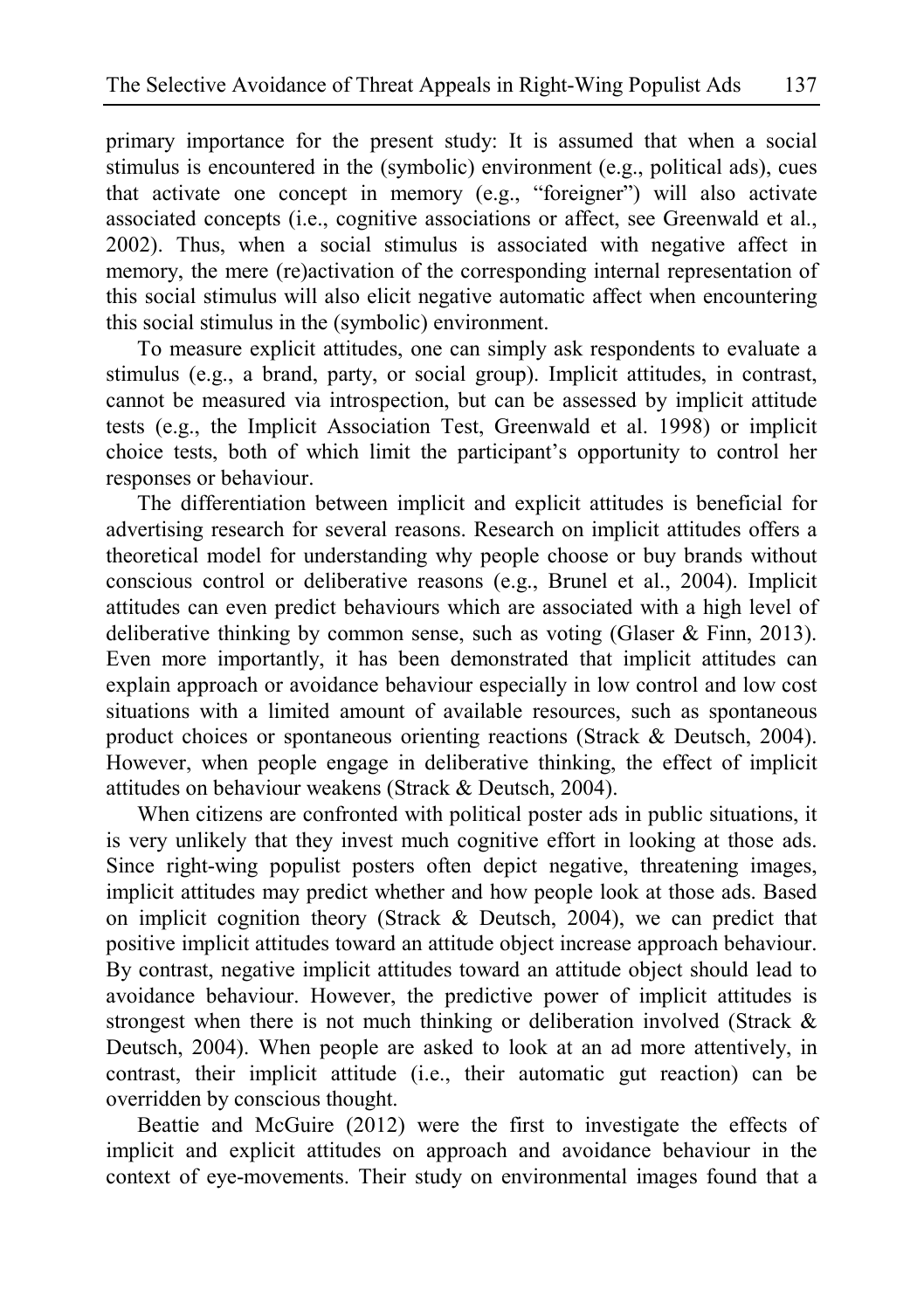person's implicit attitude is a "psychologically significant measure since it seems to connect to the pattern of unconscious eye movements towards or away from images connected with environmental damage and climate change. The explicit measures, on the other hand, were not good predictors of attentional focus" (p. 336). Even more importantly, the effects of implicit attitudes on eye-movements were especially present in the first 200 milliseconds after encountering a new stimulus. Translated to threat appeals in political poster ads, we can theorize that negative implicit attitudes toward foreigners should lead to avoidance of threatening images of negatively depicted outgroups such as foreigners.

This effect, however, should be especially present for the first fixation, that is, at the beginning of stimulus reception. It is well known that a fixation signifies the processing of information, and the first fixation measures the immediate reaction not driven by conscious thought (Gidlöf, Wallin, Dewhurst, & Holmqvist, 2013). When people have more time to look at a political ad, the effects of implicit attitudes should decrease. The reason is that, as time goes by, people start to engage in more elaborated and reflective processing. In other words, when individuals are confronted with political poster ads, automatic gut reactions should guide eye-movements only in the beginning, when a spontaneous reaction takes place. This process is at the heart of implicit cognition because it is rather automatic, unconscious, and fast (Strack & Deutsch, 2004). After this initial period, subjects are more likely to engage in conscious and reflective processing. It follows that implicit attitudes should predict the automatic allocation of attention during the first fixation of a poster. Explicit attitudes, in contrast, should have no effect on this fast, spontaneous, and automatic process. After this first spontaneous period of attention allocation, implicit attitudes should decrease and explicit attitudes should therefore increase in their importance. The reason is that explicit attitudes are based on propositional reasoning that may correct or override spontaneous responses to stimuli (Gawronski & Bodenhausen 2006). This leads to two our basic hypotheses:

H1: Negative implicit attitudes should predict the perceptual avoidance of a negative stimulus in the first phase of reception (i.e., first fixation).

H2: Negative explicit attitudes should predict the perceptual avoidance of a negative stimulus after the first period of reception (i.e., overall fixation).

### **3 Method**

To test our hypotheses, we conducted an experimental laboratory study combining survey data with eye-tracking measurement and the Implicit Association Test (IAT). A total of 63 students of an introductory lecture at a large Austrian university were recruited in exchange for extra course credit. Of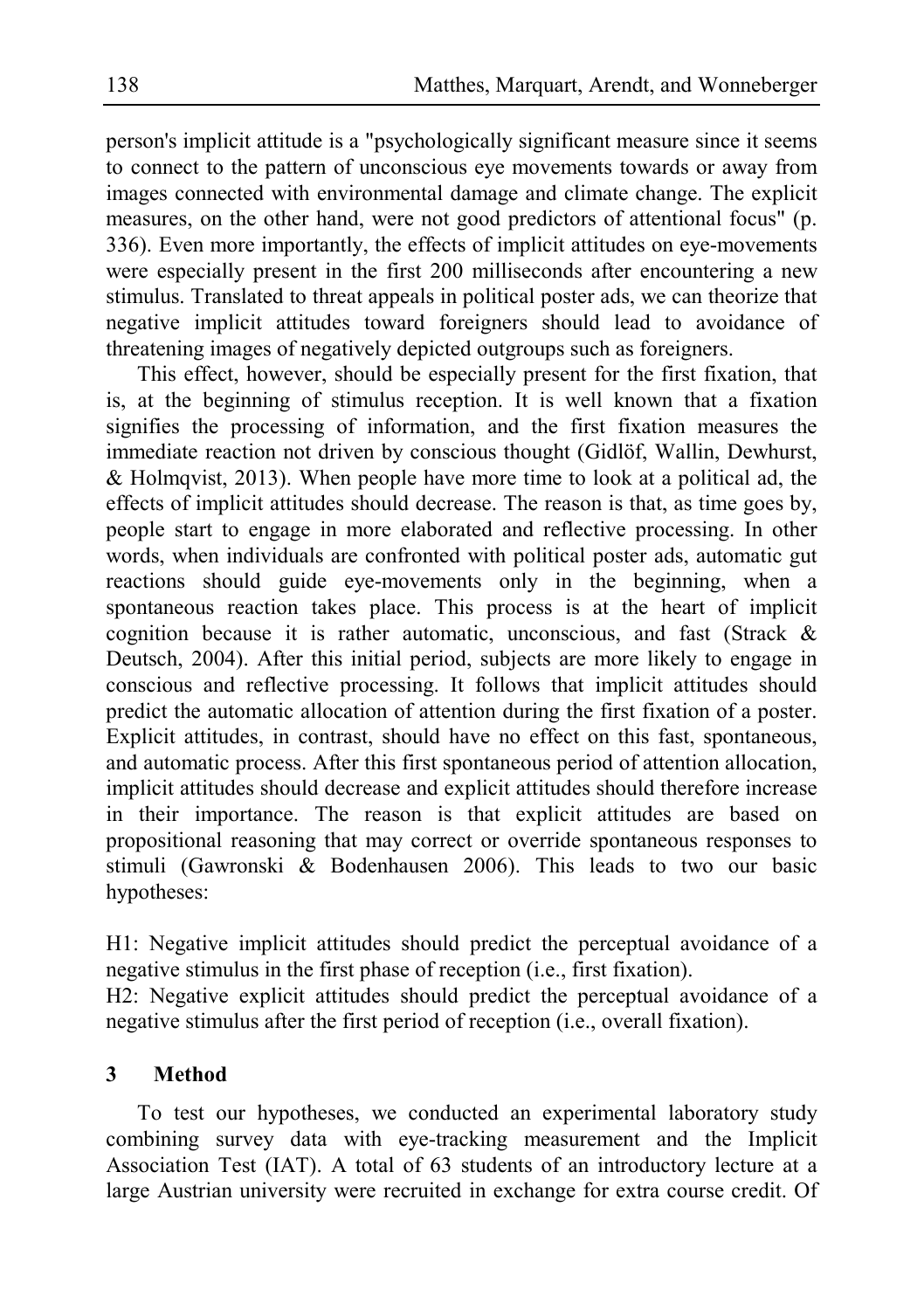these participants, 18 had to be excluded from the analysis due to data lacking in one of the three individual parts of the study (i.e., no eye-movement data), resulting in 45 participants who ranged from 19 to 52 in age ( $M = 23.02$ ,  $SD =$ 5.19; 30.4% male).

#### *3.1 Procedure and Stimuli*

Participants attended the study in individual sessions of 20 minutes each. In order to conceal the purpose of the investigation, the investigator told them that, due to time considerations, they were to participate in two independent studies. They first took the Implicit Association Test (Greenwald, McGhee, & Schwarz, 1998) and a short survey, after which they were asked to switch computers and take a seat in front of the eye-tracker. The investigator briefly explained the procedure and functioning of the eye-tracker, administered a calibration and then started displaying the stimuli. After the recording of eye movements, participants were debriefed and dismissed.

During the eye-tracking session, participants saw a total of 17 different poster ads (5 political posters of the right-wing populist Austrian Freedom Party, FPÖ, 6 posters of other political parties, and 7 commercial posters showing nonpolitical, unrelated content) for 5 seconds each. The eye-tracking data were obtained with a stationary SMI iView X™ RED eye-tracker, and eye-positions were sampled at 120 Hz. The order of all posters presented was randomized, and a small fixation cross in between stimuli ensured that participants centered their glance after each poster. For the purpose of this study, we focus on reporting the findings of one political poster only. It showed the head of FPÖ party leader Heinz-Christian Strache in front of the Austrian national flag to the left, accompanied by three threatening photographs to the right (a group of furious men clenching fists and shouting; a large number of individuals bent forward and praying in a park; three veiled women in black burqas). In addition, a headline ("Our country for our children!"), three bullet points ("No Islamization of Austria; Deportation of criminal foreigners; Against over-foreignization") and the party's logo were depicted as well. The poster ad was designed for the purpose of this study, but bears resemblance to other political posters. The poster can be obtained by the authors upon request.

#### *3.2 Measurement*

The eye-tracker recorded participants' eye movements during stimuli presentation permanently. However, for reasons outlined above, we especially looked at the duration of individuals' first fixation on the three small threat images (i.e., the relevant area of interest). That is, the viewing time allocated to the area of the three threat photographs for the very first time before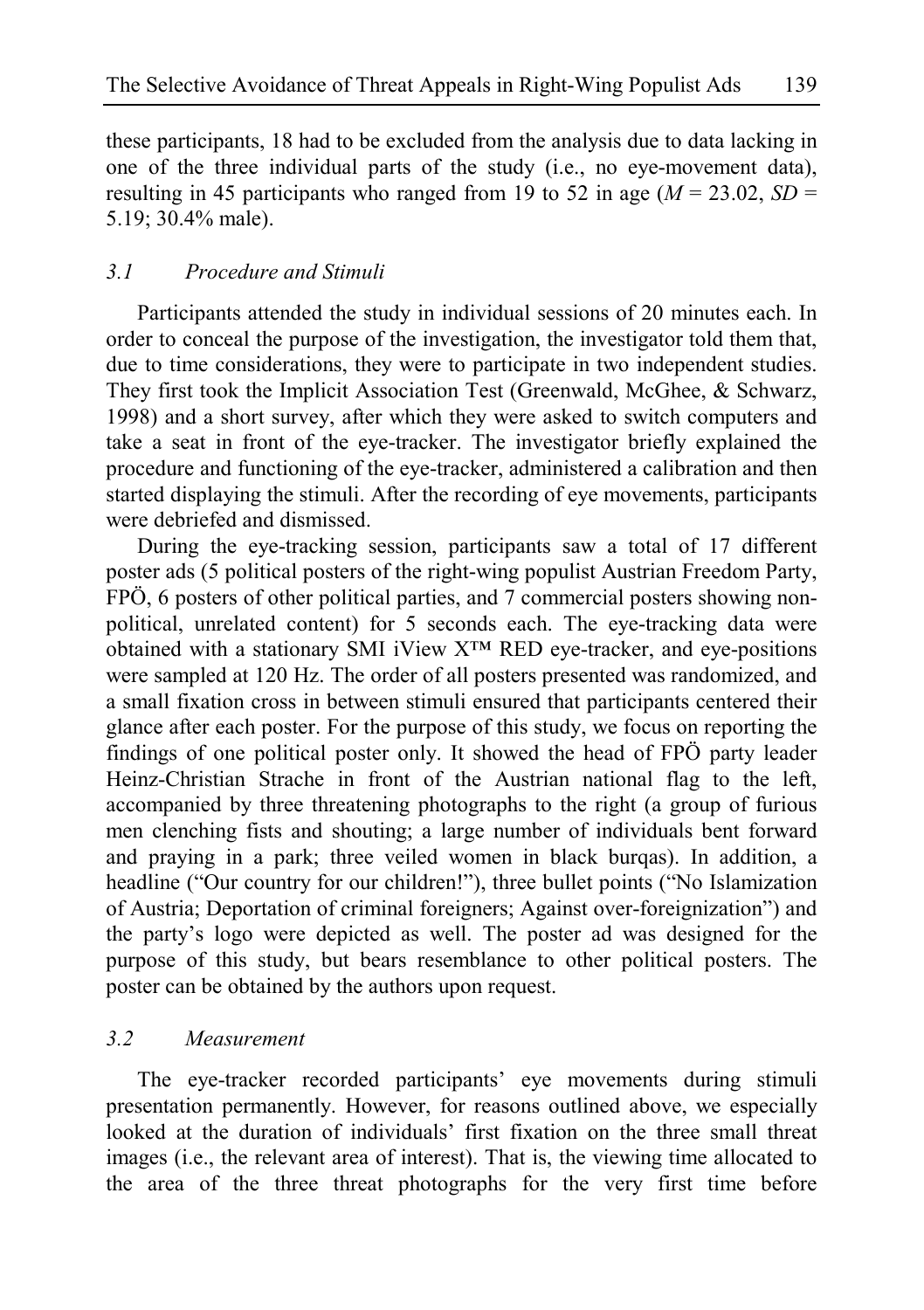participants' gaze moved away was recorded in milliseconds ( $M = 180.0$ ,  $SD =$ 124.32; see Gidlöf et al., 2013). In addition, we also measured overall duration of all fixations on the threat area of interest.

Participants' implicit attitudes were measured by taking the Implicit Association Test (IAT; Greenwald, et al., 1998), in which individuals were asked to classify names as belonging either to the category "Austrian" or "Foreigner". In addition, they had to file attributes as belonging to either a "positive" or "negative" category, the underlying assumption being that categorization should be faster if the association between target (i.e. names) and attributes is more readily accessible in memory. In the analysis, a scoring algorithm was used, with higher values indicating a stronger negative automatic affective reaction toward foreigners  $(M = .548, SD = .375)$ .

Individuals were asked for their explicit attitudes toward foreigners with two items ( $\alpha$  = .63; 1 = very positive; 7 = very negative;  $M = 3.19$ ,  $SD = .86$ ). In addition to age and gender, several other controls were inserted into the model as well, including prior attitudes toward the FPÖ  $(1 = \text{very positive}; 7 = \text{very})$ negative;  $M = 6.22$ ,  $SD = 1.04$ ), respondents' country of origin (54% Austria), and frequency of contact to foreign citizens in their family, friends, neighborhood or at the university (4 items,  $\alpha$  = .68; 1 = never; 7 = very often; *M*  $= 4.23, SD = 1.42$ .

#### **4 Results**

Results of a regression model explaining the duration of fixation is depicted in Table 1. As can be seen, the control variables do not explain the duration of looking at the threat appeal during the first fixation. In line with hypothesis 1, Table 1 reveals that implicit attitudes have a negative effect on the duration of the first fixation ( $b = -143.38$ ,  $p < .05$ ). That means, when subjects fixate those negative images for the first time after being presented the stimulus, people with negative implicit attitudes avoid the threat appeal. By contrast, the more positive the implicit attitudes toward foreigners are, the more likely subjects are to approach the threat images with their eye-movements. Also in line with implicit cognition theory, explicit attitudes have no effect on attention allocation during this first, spontaneous process. In total, 28% of the variance of the duration of the first fixation is explained by this model.

Also in line with what implicit cognition theory would suggest, implicit attitudes do not predict the duration of the fixation of the threat appeals for the whole period of five seconds. That is, as time goes by, implicit attitudes cannot explain approach and avoidance processes in eye-movements. Surprisingly, and in contrast to hypothesis 2, however, explicit attitudes could not predict the fixation time during the whole period of stimulus perception either (see Table 1). As an additional finding, Austrian students, as opposed to participants from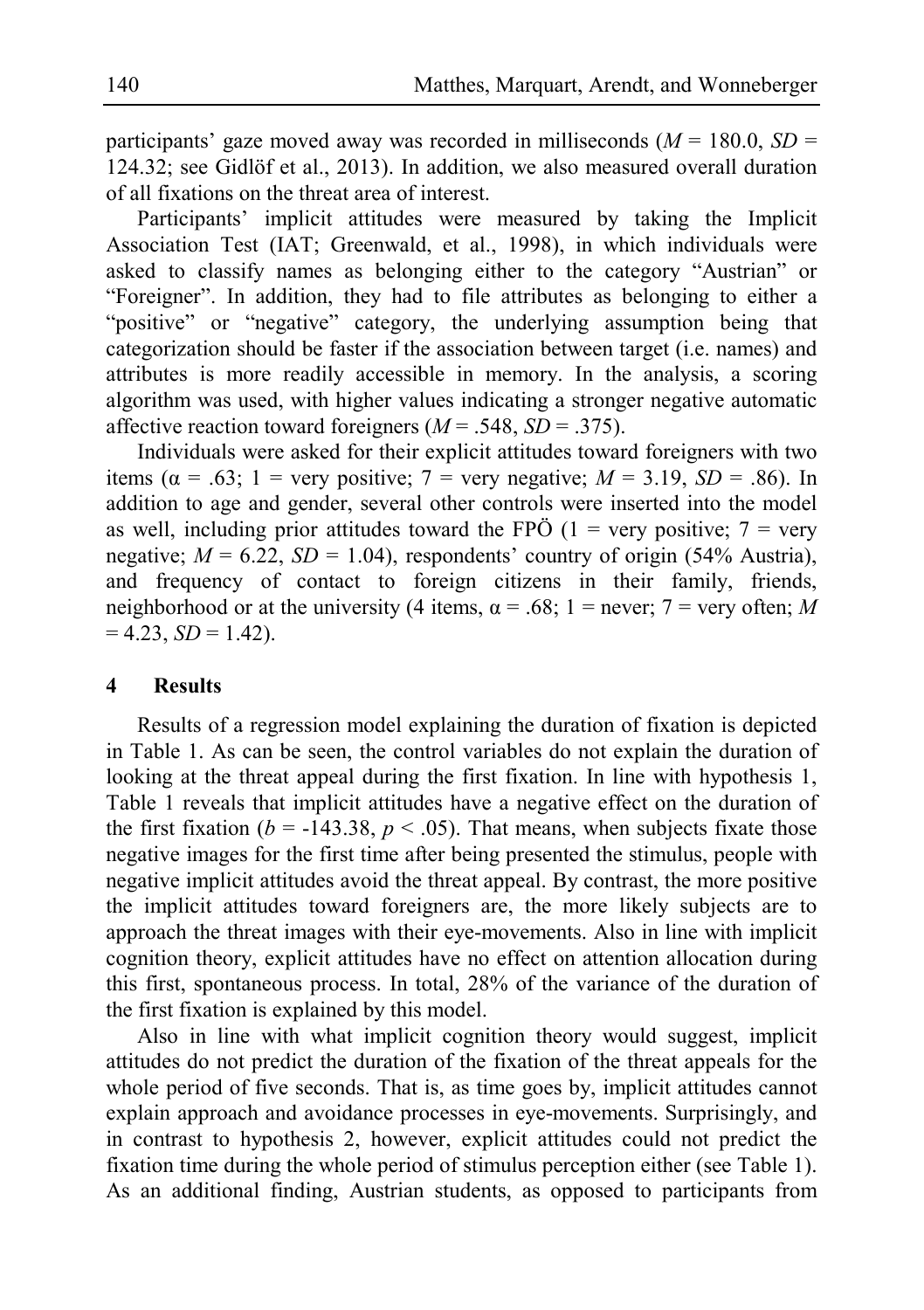other countries, tend to took longer at the threat appeal during the whole five seconds (i.e. country of origin being a significant predictor for overall fixation duration,  $b = -376.14$ ,  $p < .05$ )

Moreover, we also looked at the amount of time it took participants to first center their eye-movements on our relevant are of interest (i.e., the three threatening images). It could be argued that negative implicit attitudes toward a threatening stimulus do also increase the speed it takes for individuals to locate and attend to the threat on a political poster, that is, the threat manages to grab participants' initial attention. However, this additional analysis shows that neither implicit nor explicit attitudes significantly predict the speed of attention allocation (i.e., entry time, not shown in Table 1) to the threatening pictures.

| Independent variables    | <b>Fixation Duration</b><br>(First Fixation, in ms) |       | <b>Fixation Duration</b><br>(Overall, in ms) |        |
|--------------------------|-----------------------------------------------------|-------|----------------------------------------------|--------|
|                          | b                                                   | (SD)  | B                                            | (SD)   |
| Gender                   | 16.07                                               | 38.63 | $-21.23$                                     | $-02$  |
| Age                      | .563                                                | 3.48  | 1.91                                         | .02    |
| Country of Origin        | $-25.346$                                           | 37.20 | $-376.14*$                                   | 163.33 |
| Party Identification     | 19.729                                              | 19.23 | 8.01                                         | 84.41  |
| Contact with Foreigners  | $-9.14$                                             | 13.09 | 50.39                                        | 57.47  |
| <b>Explicit Attitude</b> | 15.37                                               | 22.92 | $-14.27$                                     | 100.63 |
| Implicit Attitude        | $-143.38*$                                          | 53.19 | $-352.29$                                    | 233.50 |
| $R^2$                    | .28                                                 |       | .199                                         |        |

*Table 1: Fixation Duration of Negative Threat Appeals*

Note:  $* n < 0.05$ 

Finally, in an exploratory fashion, we also looked at the effects of implicit and explicit attitudes on the fixation of the other parts of the advertisement (i.e., the candidate and the arguments). Yet neither explicit nor implicit attitudes could explain the amount of attention that people devoted to the image of Heinz-Christian Strache or the three text arguments that were depicted. It follows that implicit attitudes can predict initial attention allocation for threatening images, but not for the other non-threatening parts of the advertisements.

Furthermore, another exploratory analysis looked at the consequences of perceptual avoidance during the first fixation (as a result of implicit attitudes). Surprisingly, we found that avoiding the threatening images has no consequences for the eye-movements regarding the remaining parts of the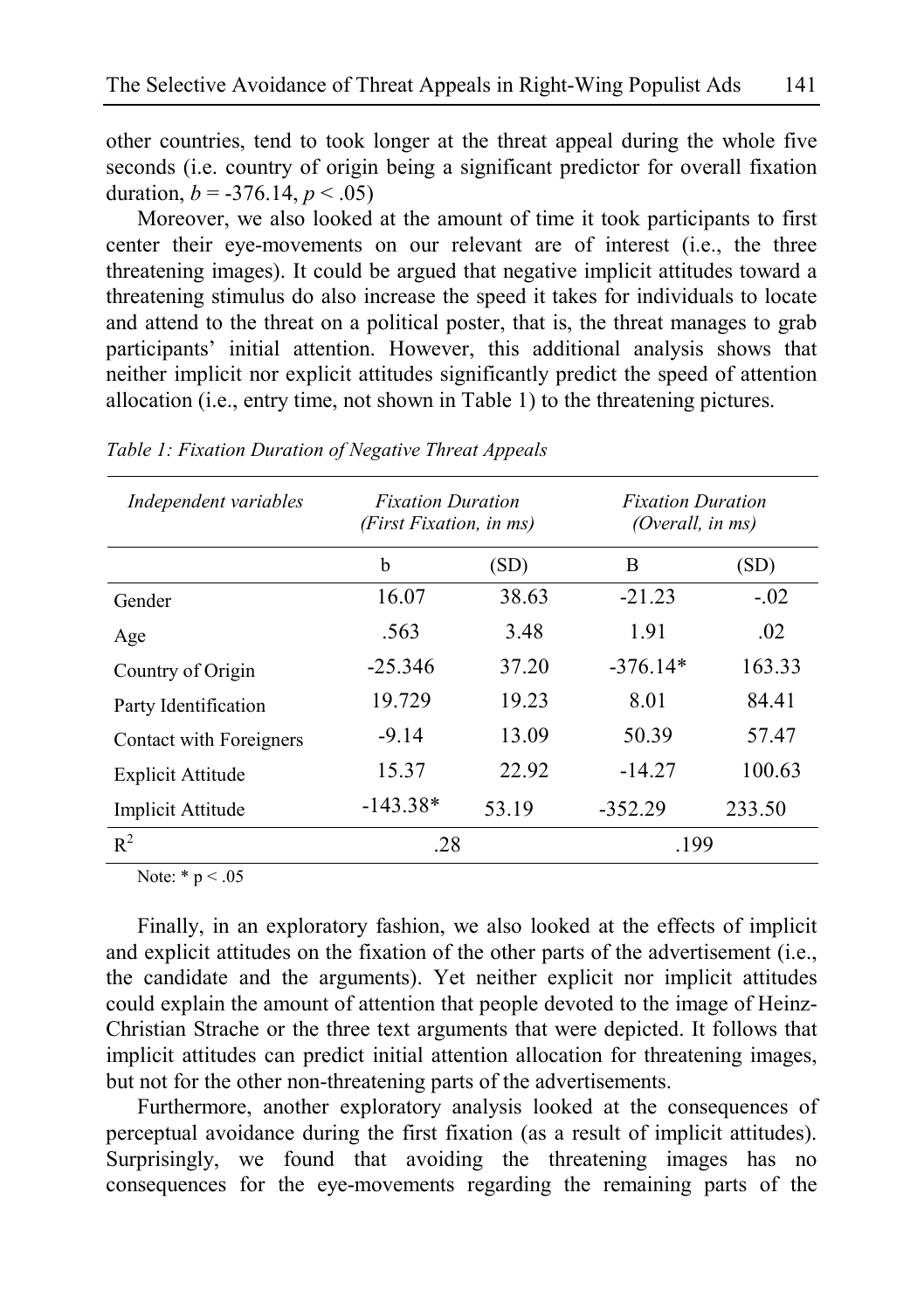advertisement. The duration of the first fixation is also unrelated to the duration of the first fixation of the Strache image as well the displayed text. This means that negative implicit attitudes make people to shy away from the whole ad content: They do not allocate their attention to other parts of the ad when they avoid the threatening images.

#### **5 Discussion**

This study is the first to demonstrate that implicit attitudes can guide the perception of threatening political advertisements. The key innovation is that we separated explicit thought-based attitudes from automatic gut reactions that guide our behaviour in spontaneous actions. Although the distinction between explicit and implicit attitudes is well established in consumer and advertising research, there are no studies investigating the consequences of implicit versus explicit attitudes in the context of political advertising. Moreover, rather than looking at the effects of political ads, we attempted to shed light on perceptual processes that have only gained little attention in political advertising research. Without studying the perception of ads, we cannot fully understand their effects on cognitions and attitudes.

We have investigated perceptual processes by applying eye-tracking methodology in order to answer the questions if and how people expose themselves to political threat ads. Such threat ads are increasingly used by rightwing populist parties throughout Europe. Explaining how people look at such ads is therefore of great practical and theoretical importance.

The findings of this study revealed that implicit but not explicit attitudes guide eye movements during the first fixation of the threat appeal. The first fixation is important because it is the first moment during the reception of the ad in which information is processed. One could argue that such a finding is not relevant in practical terms because there were no effects of implicit attitudes on overall fixation duration. However, we have to keep the nature of our design in mind. We exposed subjects to the ad for a total of five seconds. Five seconds of full attention is more than political posters are likely to get when shown in public places. Moreover, based on widespread advertising scepticism, most people try to avoid political poster ads and it is unlikely that they get full attention. In fact, political posters are usually processed in passing, and people rarely invest much cognitive energy when looking at them. In other words, we may look at political posters in the twinkling of an eye and, therefore, the processes that take place at the first fixation are of crucial importance. It was also interesting to learn that the avoidance of threat perception did not lead subjects to look at other parts of the ad, such as the slogan. One may conclude that an avoidance reaction based on implicit attitudes harms processing of the whole advertisment.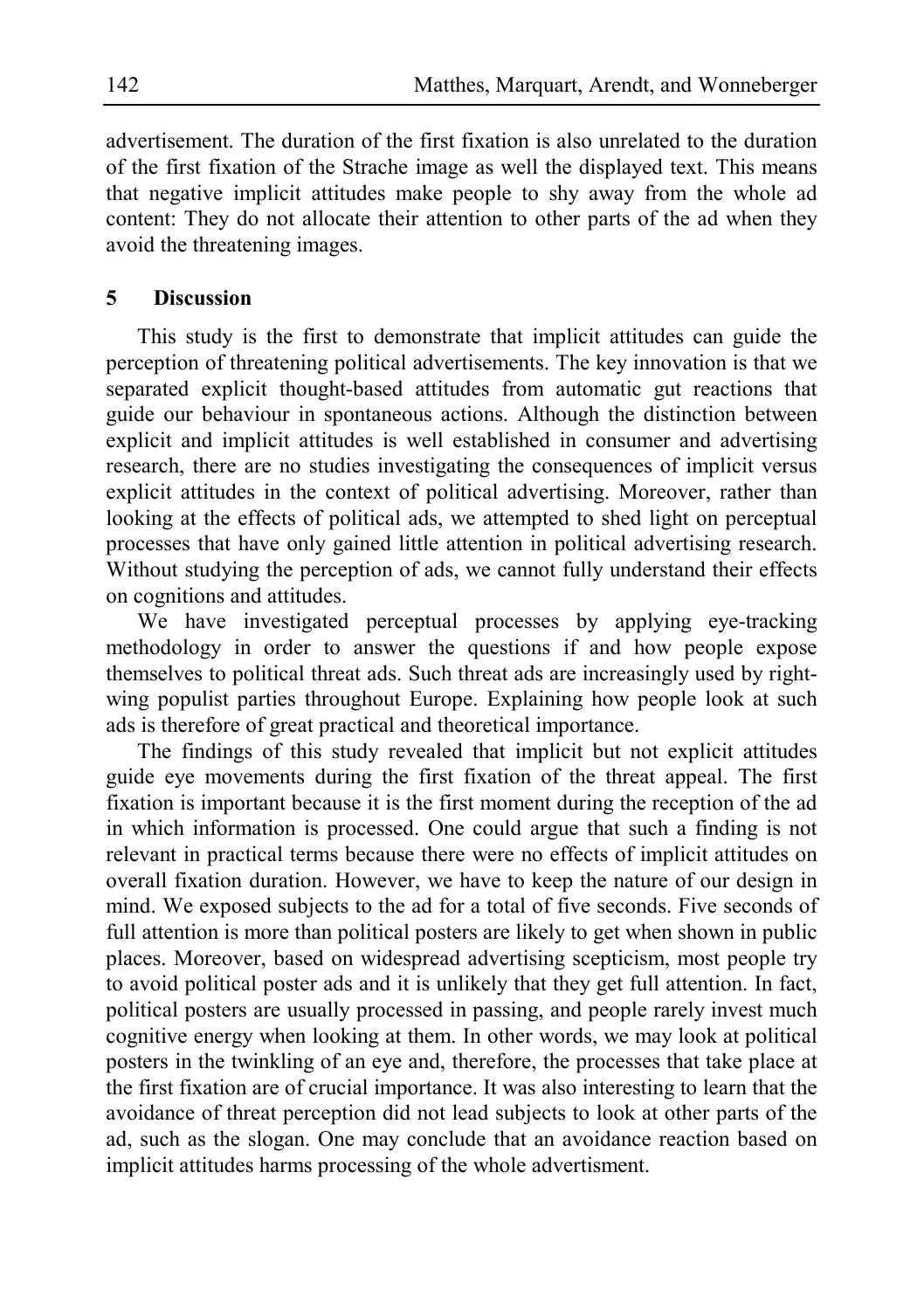A number of limitations need to be noted. A total of  $N = 45$  is small compared to experimental research but quite large in eye-tracking studies (Beattie & McGuire, 2012). However, the sample is problematic due to the lack of variance in education and age which are key variables in the context of rightwing populism (Matthes & Marquart, 2013; Schmuck & Matthes, 2014). At least, a number of important statistical controls that explain responses to political ads could be included. Also, given that our ad was created for the purpose of this study, generalization of our threat ad to other political ads needs to be tested in future research. Our ad was comprised of three main parts, the candidate, the threat images, and the campaign arguments. We cannot generalize our findings to other right-wing populist ads that do not employ threatening images.

These limitations notwithstanding, the study has some interesting practical implications. When right-wing populist parties use threat appeals in their campaigns, our findings seem to suggest that they may turn off especially those people they wish to reach with their ads: Those with negative gut feelings toward foreigners. Yet it is important to note that people with negative implicit attitudes toward foreigners are not necessarily those who openly support right-wing parties. Threat appeals in political ads may therefore discourage potential voters by preventing them from information processing during an important spontaneous initial phase of impression formation.

#### **6 References**

- Anderson, N. H. (1981), "Integration Theory Applied to Cognitive Responses and Attitudes," in: Petty, R. E.; Ostrom, T. M.; Brock, T. C. (1981) (eds.): *Cognitive Responses in Persuasion*, Lawrence Erlbaum Associates, Hillsdale, 361-397.
- Arendt, F., Marquart, F. and J. Matthes (2013), "Positively valenced, calming political ads. Their influence on the correspondence between implicit and explicit attitudes", in: *Journal of Media Psychology*, Vol. 25, 72-82.
- Assael, H. (1998), "Consumer Behavior and Marketing Action," South Western College Publishing, Cincinnati, Ohio.
- Bandura, A. (1979), "Social Learning Theory," Englewood Cliffs, New Jersey.
- Bargh, J. A. (1994), "The Four Horsemen of Automaticity: Awareness, Intention, Efficiency, and Control in Social Cognition", in: Wyer, R. S. and T. K. Srull (1994) (eds.), *Handbook of Social Cognition. Vol. 1: Basic Processes*, Hillsdale, NJ: Erlbaum, 2nd ed, 1-40.
- Beales, H.; Mazis, M.; Salon, S. and R. Staelin (1981), "Consumer Search and Public Policy," in: *Journal of Consumer Research*, Vol. 8, 11-22.
- Beattie, G. and L. McGuire (2012), "See no Evil? Only Implicit Attitudes Predict Unconscious Eye Movements Towards Images of Climate Change", in: *Semiotica*, Vol. 192, 315-339.
- Berry, L. L.; Seiders, K. and D. Grewal (2002), "Understanding Service Convenience," in: *Journal of Marketing*, 66, July, 1-17.
- Betz, H.-G. (2013), "Mosques, Minarets, Burqas and Other Essential Threats: The Populist Right's Campaign against Islam in Western Europe", in: Wodak, R.; KhosraviNik, M. and B. Mral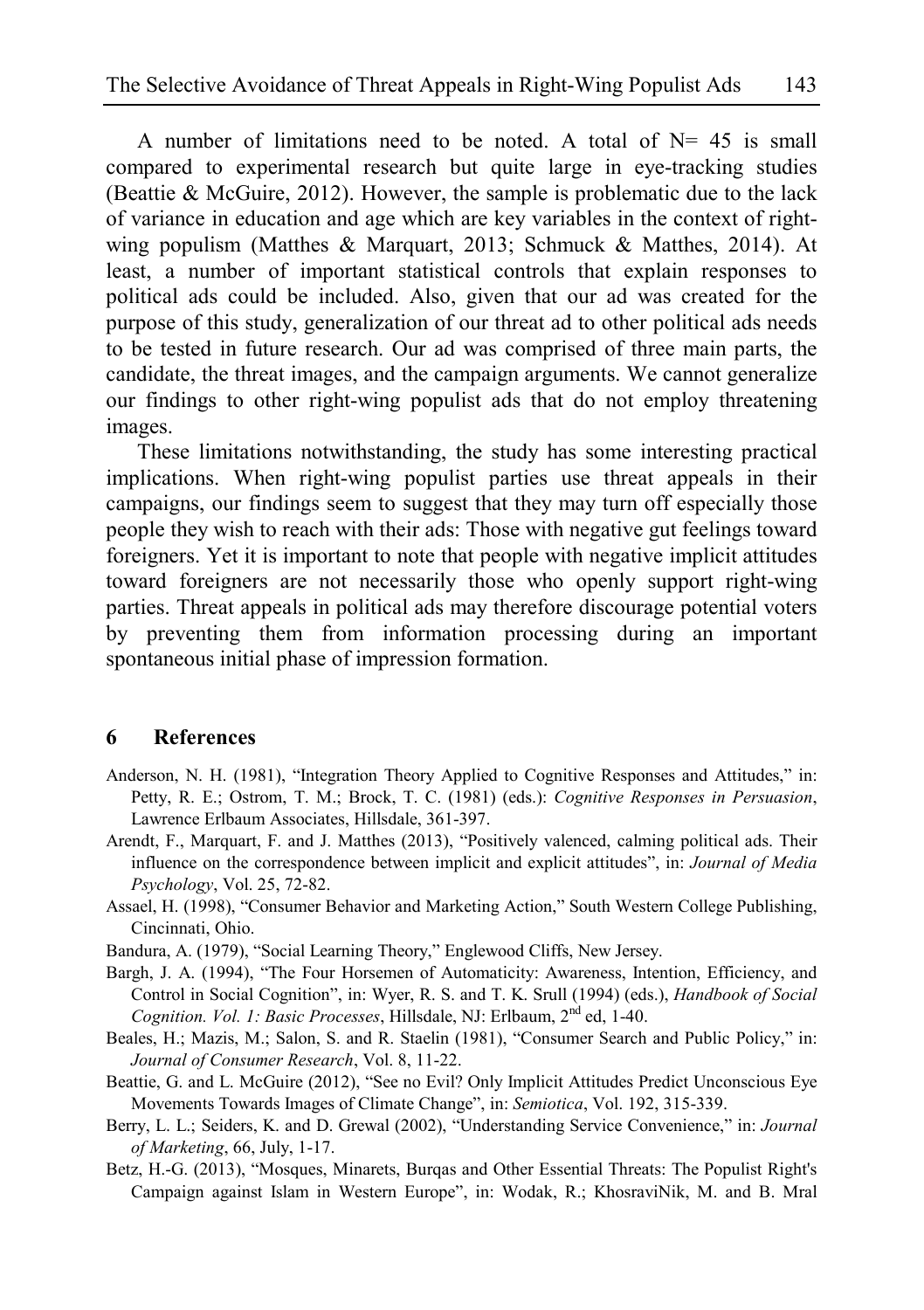(2013) (eds.): *Right-Wing Populism in Europe. Politics and Discourse*, Bloomsbury, London, 71-88.

Blackwell, R. D.; Miniard, P. W. and J. F. Engel (2001), "Consumer Behavior." 9<sup>th</sup> ed., Fort Worth.

- Bolger, N.; Davis, A. and E. Rafaeli (2003), "Diary Methods: Capturing life as it is lived," in: *Annual Review of Psychology*, Vol. 54, 579-616.
- Brunel, F.; Tietje, B. and A. G. Greenwald (2004), "Is the Implicit Association Test a Valid and Valuable Measure of Implicit Consumer Social Cognition?", in: *Journal of Consumer Psychology*, Vol. 14, 385-404.
- Cronbach, L. (1951), "Coefficient Alpha and the Internal Structure of Tests," in: *Psychometrika*, 16, 297-334.
- Dimofte, C. (2010), "Implicit Measures of Consumer Cognition: A Review", in: *Psychology & Marketing*, Vol. 27, 921-937.
- Dziuban, C. D. and E. C. Shirkey (1974), "When is a Correlation Matrix Appropriate for Factor Analysis?," in: *Psychological Bulletin*, Vol. 81 (6), 358-361.
- Einhorn, H. J. and R. M. Hogarth (1981), "Behavioral Decision Theory: Processes of Judgement and Choice," in: *Annual Review of Psychology*, 32, 53-88.
- Festinger, L. (1954), "A Theory of Social Comparison Processes," in: *Human Relations*, Vol. 7, No. 1, 117-140.
- Gawronski, B. and G. V. Bodenhausen (2006), "Associative and Propositional Processes in Evaluation: An Integrative Review of Implicit and Explicit Attitude Change", in: *Psychological Bulletin*, Vol. 132, 692-731.
- Gidlöf, K.; Wallin, A.; Dewhurst, R. and K. Holmqvist (2013), "Using Eye Tracking to Trace a Cognitive Process: Gaze Behaviour During Decision Making in a Natural Environment", in: *Journal of Eye Movement Research*, Vol. 6, 1-14
- Glaser, J. and C. Finn (2013), "How and Why Implicit Attitudes Should Affect Voting", in: *PS: Political Science and Politics*, Vol. 46, 537-544.
- Greenwald, A. G.; Banaji, M.; Rudman, L.; Farnham, S.; Nosek, B. and D. Mello (2002), "A Unified Theory of Implicit Attitudes, Stereotypes, Self-Esteem, and Self-Concept", in: *Psychological Review*, Vol. 109, 3–25.
- Greenwald, A. G.; McGhee, D. E. and J. L. K. Schwartz (1998), "Measuring Individual Differences in Implicit Cognition: The Implicit Association Test", in: *Journal of Personality and Social Psychology*, Vol. 74, 1464-1480.
- Lessinger, E.-M.; Moke, M. and C. Holtz-Bacha (2003), "'Edmund, Essen ist fertig!' Plakatwahlkampf 2002 - Motive und Strategien [, Edmund, supper is on!' Motives and strategies in 2002 political poster campaigning]", in: C. Holtz-Bacha (ed.), *Die Massenmedien im Wahlkampf. Die Bundestagswahl 2002*, Wiesbaden, Westdeutscher Verlag, 216-242.
- Matthes, J. and F. Marquart (2013), "Werbung auf niedrigem Niveau? Die Wirkung negativemotionalisierender politischer Werbung auf Einstellungen gegenüber Ausländern", *Publizistik*, Vol. 58, 247-266.
- Marquart, F. (2013), "Rechtspopulismus im Wandel. Wahlplakate der FPÖ von 1978-2008", in: *Österreichische Zeitschrift für Politikwissenschaft*, Vol. 24, 353-371.
- McConahay, J. B. and J. C. Hough, Jr. (1976), "Symbolic Racism", in: *Journal of Social Issues*, Vol. 32, 23-45.
- Schmuck, D. and J. Matthes (2014), "How Anti-immigrant Rightwing Populist Advertisements Affect Young Voters: Symbolic Threats, Economic Threats and the Moderating Role of Education", *Journal of Ethnic and Migration Studies*, published ahead of print, Doi: 10.1080/1369183X.2014.981513